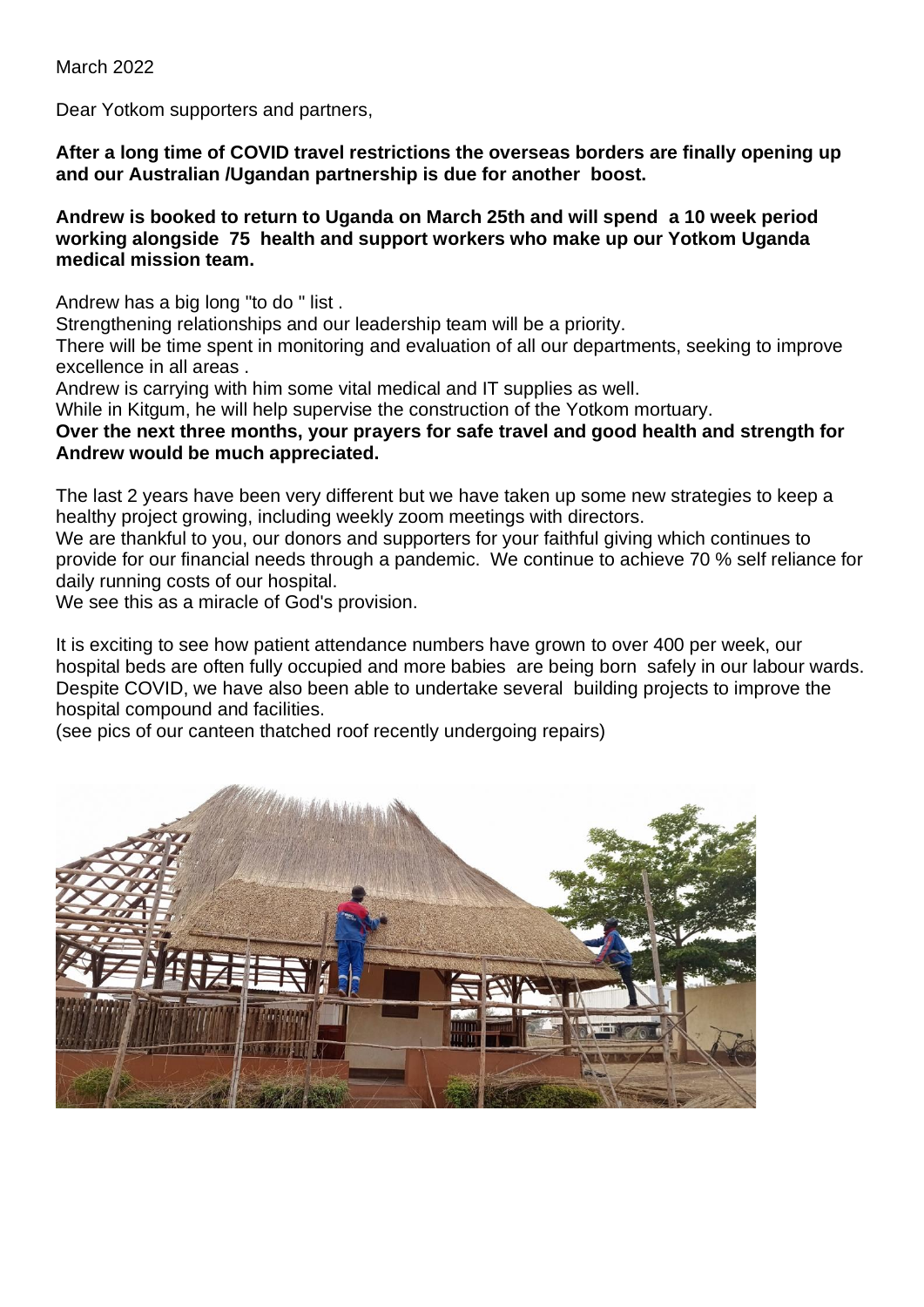

Our sponsorship program is helping several Ugandans gain more skills ( see photos from Collins who is being supported by Australian donors to study for 2 years in Gulu to join our Yotkom hospital anaesthetic team )



Once again, our thanks to you for partnering with us to make a difference.

Keep posted for more reports from Andrew as he spends time in Uganda over the next few weeks.

## **God bless you** From Andrew and Anne Wright Australian Directors